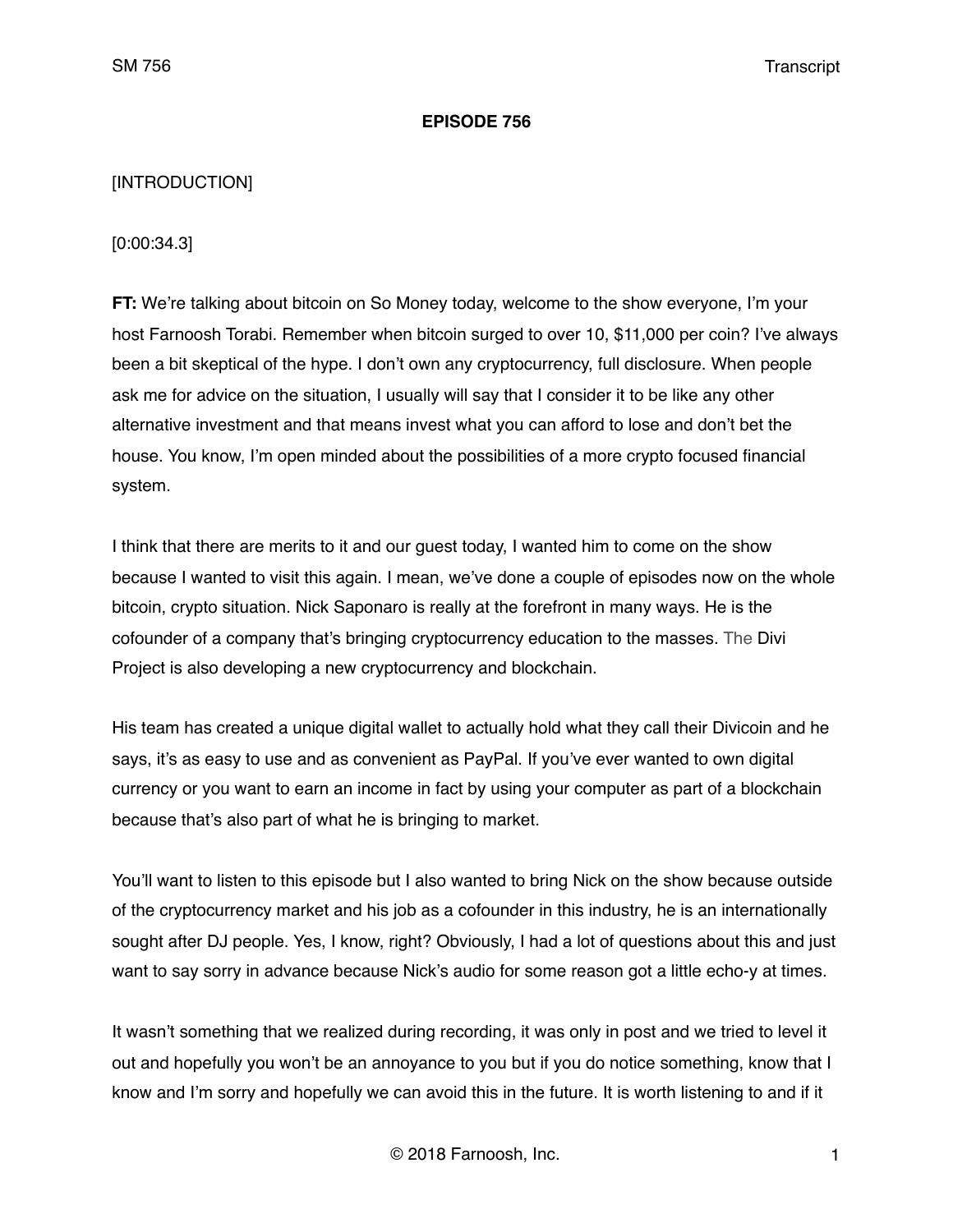gets really annoying, we have the transcript over at somoneypodcast.com where you can at least read this interview.

Would love to hear what you think, here we go, here's Nick Saponaro.

[INTERVIEW]

[0:03:00.3]

**FT:** Nick Saponaro, welcome to So Money. Ready to talk crypto?

[0:03:04.1]

**NS:** Sure am, thanks for having me on.

[0:03:07.1]

**FT:** Absolutely. You know, it's no secret to my audience that we are a little bit on the fence when it comes to cryptocurrency, a lot of us frankly don't have the disposable income to be investing in this aggressively. There is curiosity if I may speak for our audience, we're curious about it, we obviously have heard about it and I have done some podcast episodes dedicated to what is crypto, you know, is it just a trend, is it just something that we're going to look back in history as a blip on the radar or is this something that we really have to reconcile with. The more we learn about it, the better.

I'm more of in the camp that the technology is definitely fascinating and I think that this concept of decentralizing the financial system, there is some merit to that. Though, we're still very much I guess, if you're looking at the history of this, in the early days and anyway, wanted to bring you on because you're clearly at the forefront of all of this and your big goal currently is to bring crypto literacy to the masses and you've launched this very interesting campaign project called The Divi Project.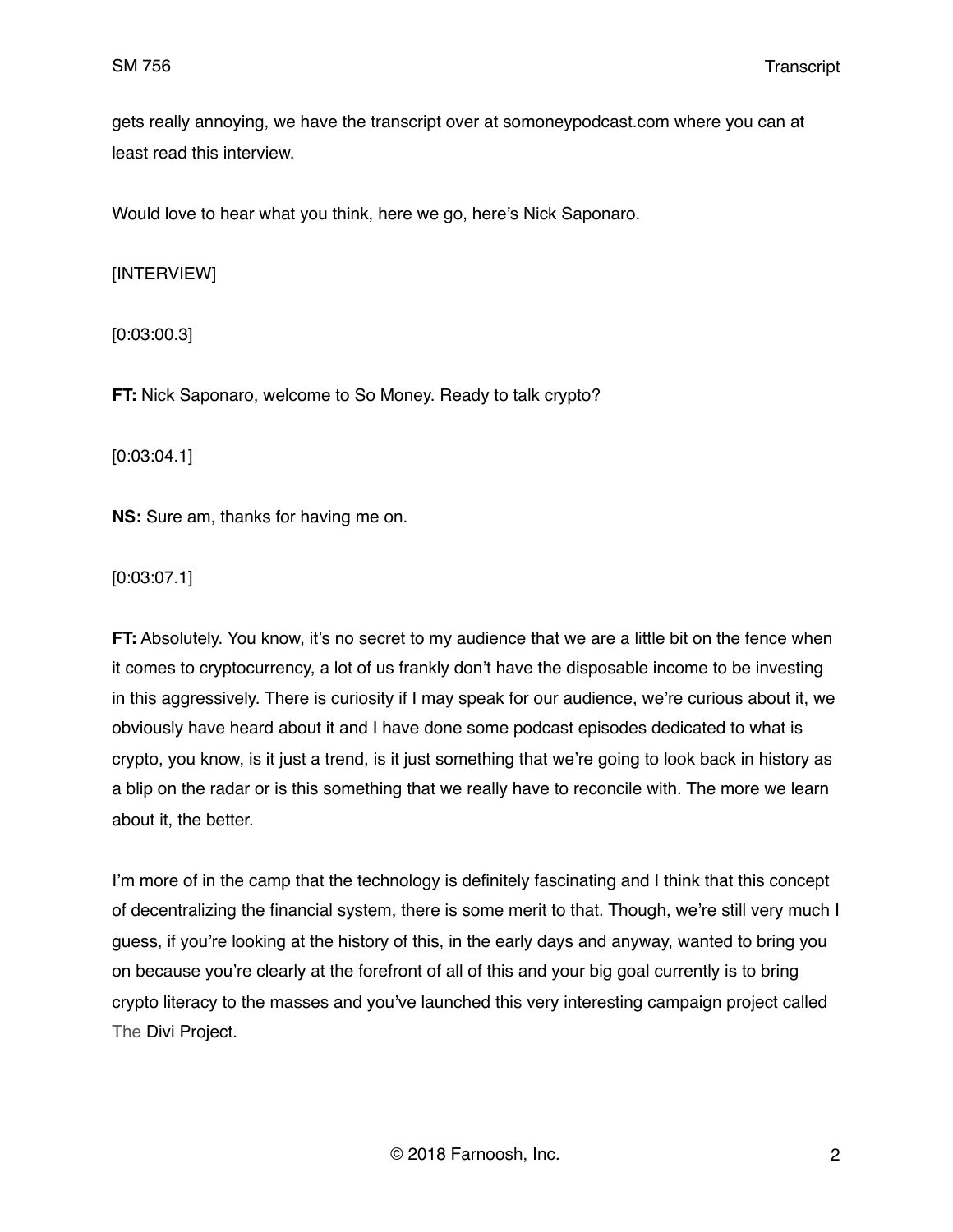Would love for you to start maybe there and tell us what is it and then in this kind of big puzzle piece of crypto history like where does it fit in?

[0:04:26.7]

**NS:** As you said, we started The Divi Project, we just launched it yesterday and what Divi is, it's basically an ecosystem, it's a cryptocurrency ecosystem that aims to take the sort of jargon and if you will, geekiness out of cryptocurrency and make it more accessible to the average, every day consumer. Which we believe is inherently difficult yet extremely important if we want to reach that critical mass of usage.

[0:05:02.1]

**FT:** Why is it so hard, to use your words, why is it so difficult?

[0:05:07.9]

**NS:** It's difficult because I mean, think about what it is, it's cryptocurrency right? Cryptography, as I said, inherently difficult to extrapolate, right? As it stands today, most of the technologies are being built by people who have a very deep understanding of how it all works.

Bridging the gap between that, you know, that deep understanding and someone who maybe is only familiar with apps like PayPal or Venmo can be quite the challenge but I think one that we're up to.

[0:05:42.6]

**FT:** Critics would say a part of the reason why crypto has not really gotten to a point of mass adoption is because financial institutions are not ready to really get behind this. It's a unregulated system. Blockchain is unregulated and frankly, crypto advocates would say, "Look, it's super secretive, it's no one's – it's a very protective of your identity," which is great but for my understanding, isn't like every transaction – I would get a code or a number or some sort of identification that is secretive in mind only that is exclusive to me.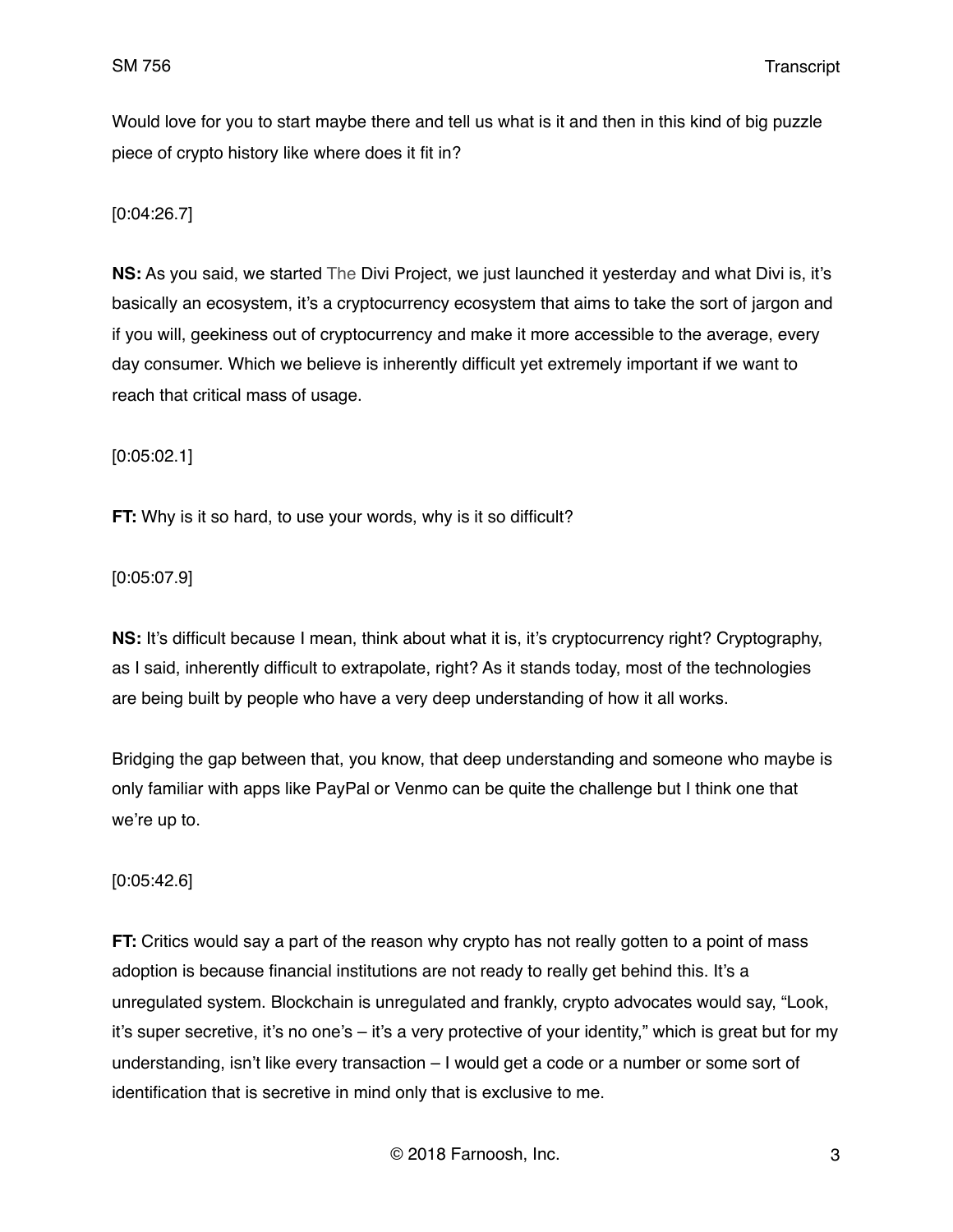SM 756 Transcript

That would represent all my transactions in this blockchain. But, as soon as somebody finds out what that is then my whole history is exposed and for a financial institution, that's a huge risk, everything they're trying to put their money towards is combating fraud and protecting people's identity and so, I've heard from critics that like, the reason cryptocurrency and bitcoin and all the others have yet to reach mass adoption is because institutions, big institutions, which really drive markets, see this get worried and they're not willing to play the game.

What would you say to that?

### [0:07:01.5]

**NS:** I think you're definitely right that the big institutions are afraid of this technology for multiple reasons. One, it is honestly kind of a threat to their business model because we're used to a bank, you know, FDIC insuring our funds and keeping it safe but really what you're doing when you're putting your money in the bank is you're giving the bank your money

The bank actually owns your accounts, of course, you're guaranteed that money and whereas cryptocurrency, you're the bank. You own, as you said, your public and private keys and that gives you full control over your finances. That said, I think another big reason at the financial institutions and bigger tech companies and such have yet to fully embrace cryptocurrency and blockchain is because of the regulatory landscape, right?

That's changing, the FCC has definitely taken notice, at least in the United States, other countries are already embracing the technology and beginning to manufacture regulations around it. It's going to come down to  $-$  before I say this next part, I agree with you that these large institutions are market makers, right? Without them, you're not going to see it, a push in one direction or the other or not a major one.

Because of that, I think that it's important that we work together. I personally, I'm not one of those people that is like, "I want to bring the government and the banks down." Of course we're going to find those people.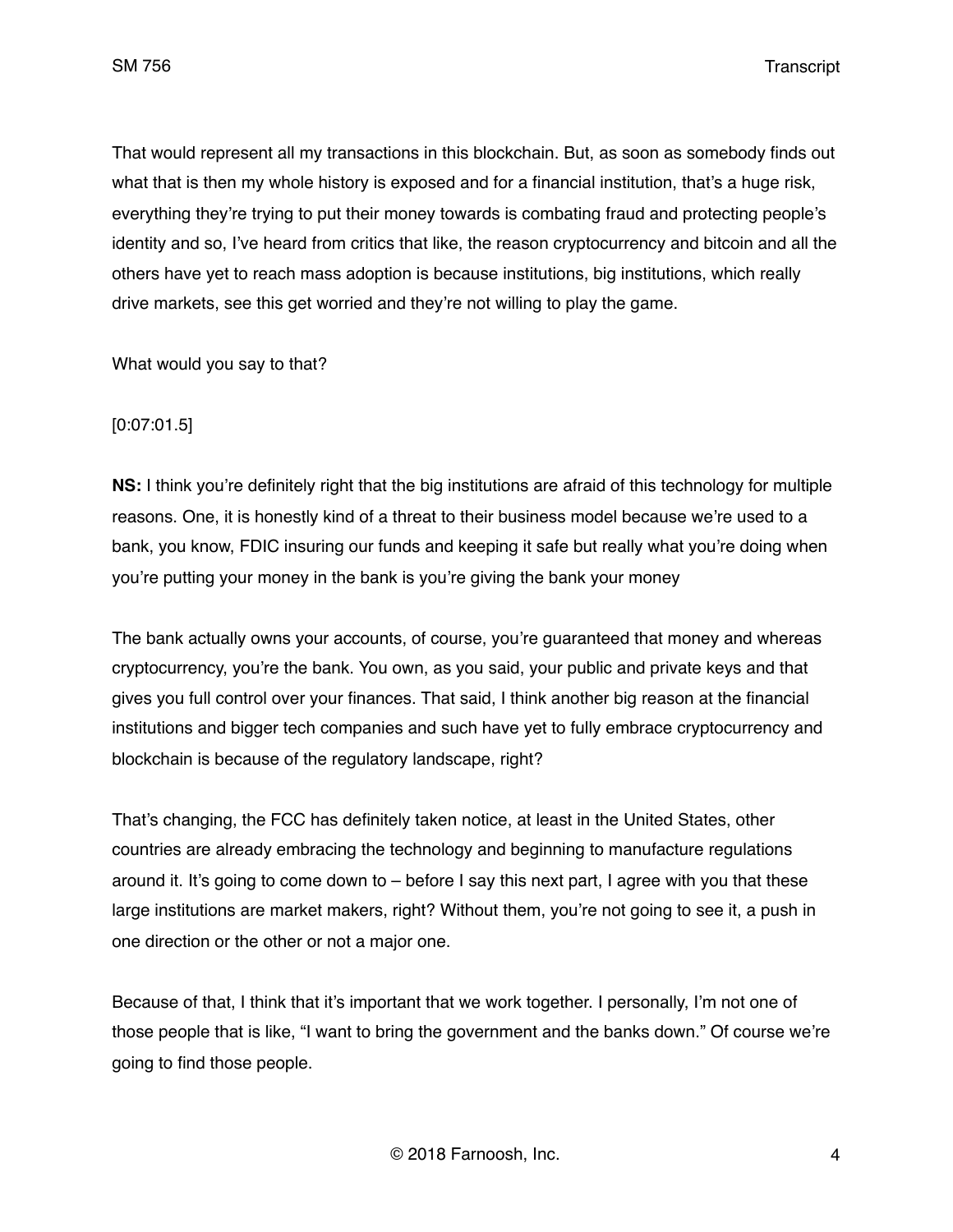I'm more in the sense of, let's comply and let's find a way where we can incorporate this amazing revolutionary technology into what you guys have, to give you guys more security for your customers and just be – the facilitation of faster and more secure transactions like wire transfers take days and you know, they're going through all these different intermediary parties where as a cryptocurrency transaction can go across border in seconds.

[0:09:14.7]

**FT:** Back to Divi Project. You said you launched just hours ago more or less. What is phase one of The Divi Project and how can our listeners experience it?

[0:09:27.7]

**NS:** Yes, yesterday as you said, we launched, our main network and that includes a master node system which is basically a program that allows for the security and verification of transactions through our smart wallet. Right now, the smart wallet is available on desktop and we'll have it on iOS and Android in the next two weeks to a month.

[0:09:52.0]

**FT:** What's the experience like? Walk us through it.

[0:09:56.1]

**NS:** We try to eliminate some of that obfuscation of, you know, the long addresses and public keys that you may have seen – have you ever used bitcoin personally?

[0:10:07.7]

**FT:** No, negative.

[0:10:08.9]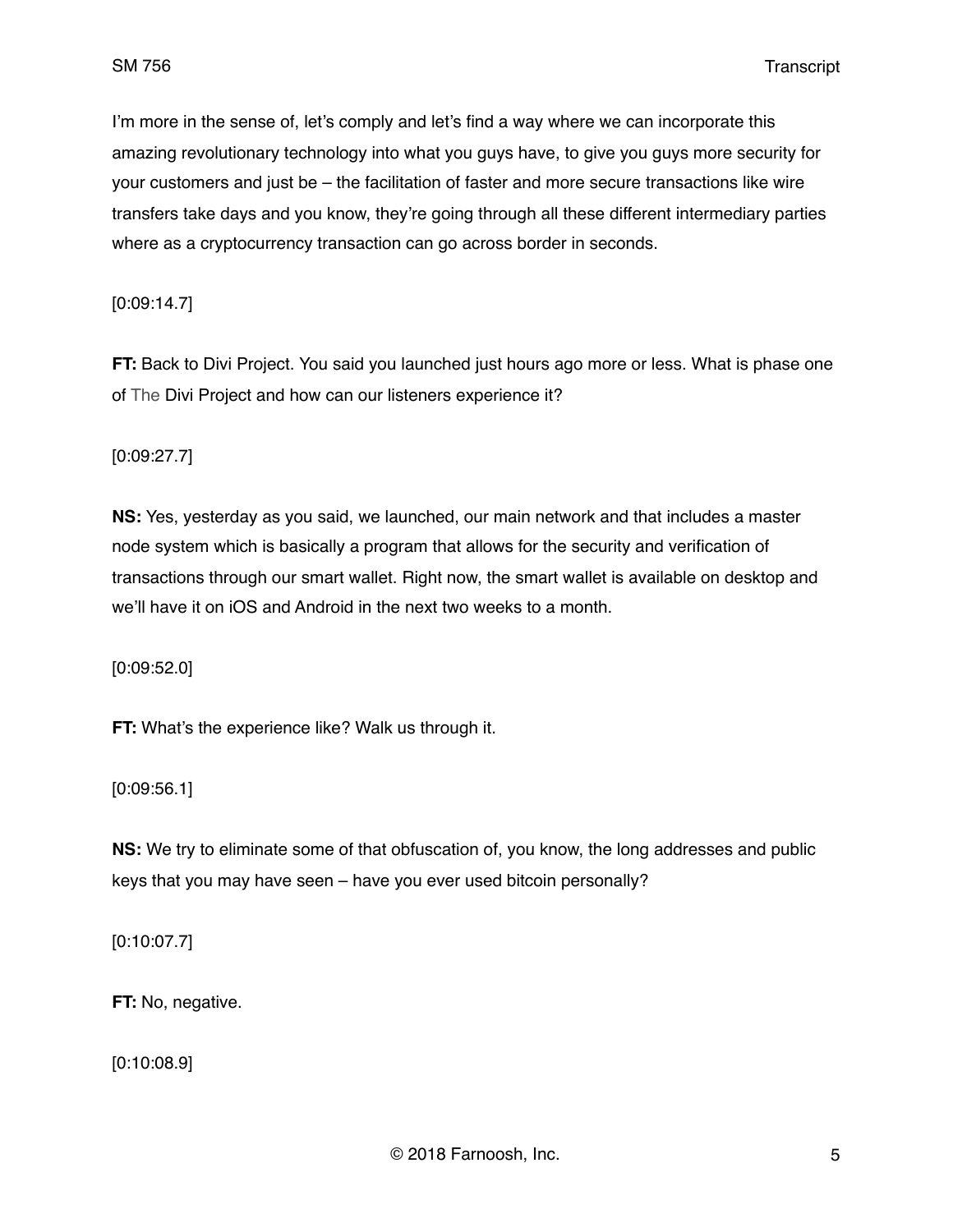**NS:** Okay. When you send a bitcoin transaction right now, it's a little bit complex. The address that you're sending to is this crazy string of numbers and weather. We've taken that, we put it in the background and you can now use just a regular old username and password combination, just like you would with PayPal or Venmo. Of course, there's more to the system than that.

The master nodes are really, I think, where the true benefit of our ecosystem come into play. As I said, a master node is essentially a way of securing and verifying transactions on a network so it's a computer program that you would download on your computer. You run it and as a reward for helping us secure and verify those transactions, you get a little bit of Divi, which is our coin and our ecosystem.

I can give you an example. When you send a PayPal transaction, what's happening is you're sending money basically to PayPal. PayPal then verifies an authenticates that you have enough money in the accounts, you're not, you know, committing some crime by sending us money and they decide that it can go to the merchant. And the merchant pays a small fee to PayPal. Rather than paying the small fee to PayPal, the people that are running this program get the fee.

### [0:11:38.1]

**FT:** Last question about crypto and the ecosystem is like, where do you predict we will be in 10 years as far as the advances in crypto and the way that we're using it and who is adopting it? What kind of a financial system do you imagine in 10 years? Maybe even sooner, maybe I'm like talking dog years here but like, okay, five years -

### [0:12:01.4]

**NS:** Well no, I think five to 10 years is a solid timeline, I think it's realistic, it's conservative. You know, it's going to take some time, much like the internet took some time to get to the point where we really trust it with everything, almost probably to a fault sometimes if we're being honest, right?

Yeah, I think to reach that point of critical mass, it's going to take some time. But where do I see it in 10 years. I really do believe that most of our transactions will be using cryptocurrency of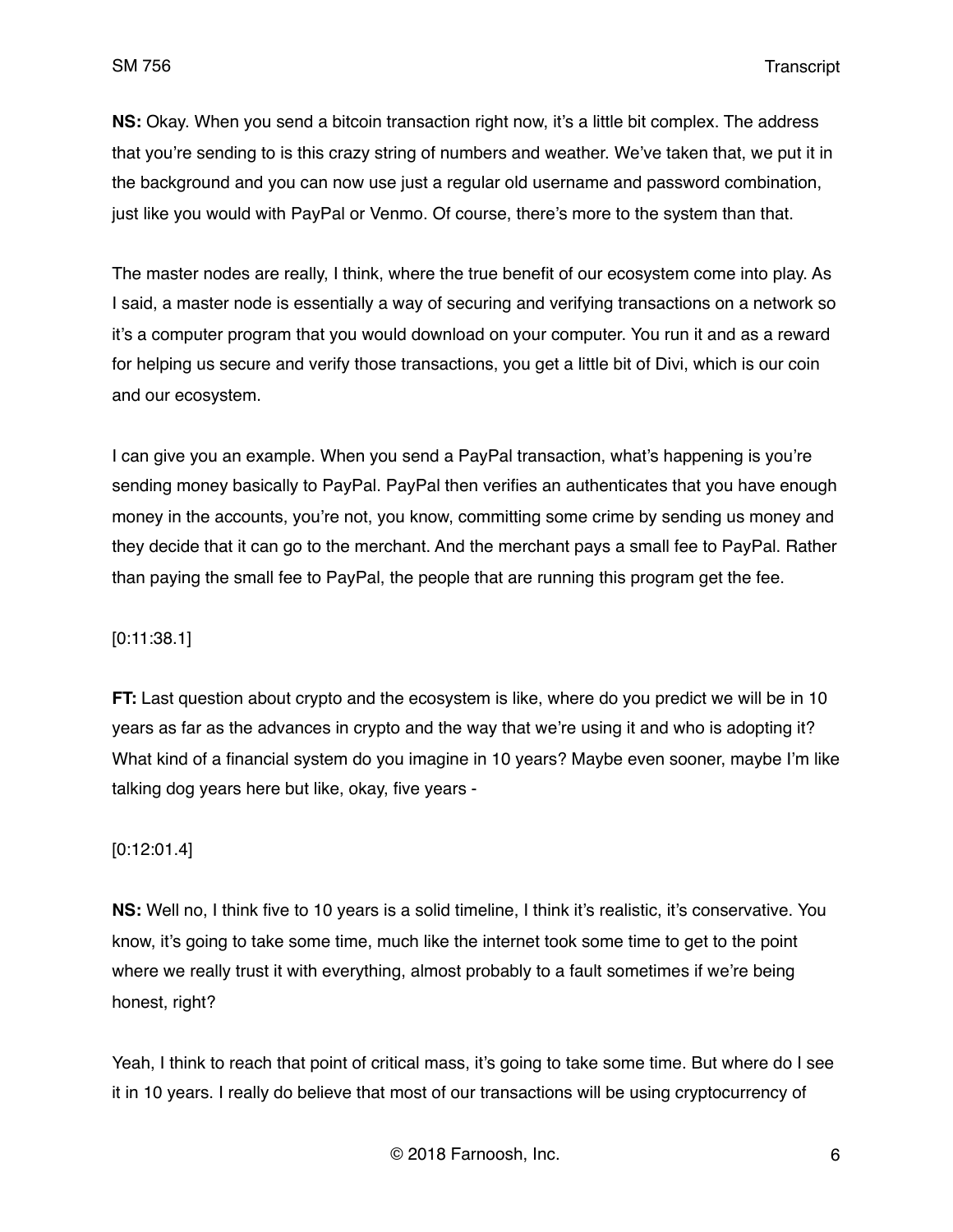some kind even if that means, you know, that USD, the current currency that we use all the time to cash is just digitized. I don't see why we've digitized every single other thing in our lives except money.

[0:12:54.9]

**FT:** We've digitized the transactions, I mean, we pay everything online if that counts, we don't have digital currency necessarily but when was the last time you use a dollar bill?

[0:13:05.7]

**NS:** Right. Yeah, I mean, of course, we're still carrying some of us still carry round cash, I think you can even make the argument, the debit cards, sort of a form of that digitizing it but you're still losing out on the security. As the technologies grow and the scalability increases past the point of what even Visa can handle, we're going to see that it is actually a better alternative and a more secure alternative to the current system.

#### [0:13:36.9]

**FT:** Time will tell and while we have you, I have to ask you about your other life as a DJ. We did a little LinkedIn snooping and we found that you also have DJ producer and performer on your LinkedIn profile and so, tell us about this other very interesting part of your life and what – I mean, do you see parallels or is it just like you needed a technical out of your creative life?

#### [0:14:08.6]

**NS:** You know, I've always kind of been a nerd ever since I was a kid and despite what – how cool DJs may look on stage, they're just nerds, yeah, we just like playing with computers and making songs and stuff like that.

[0:14:25.4]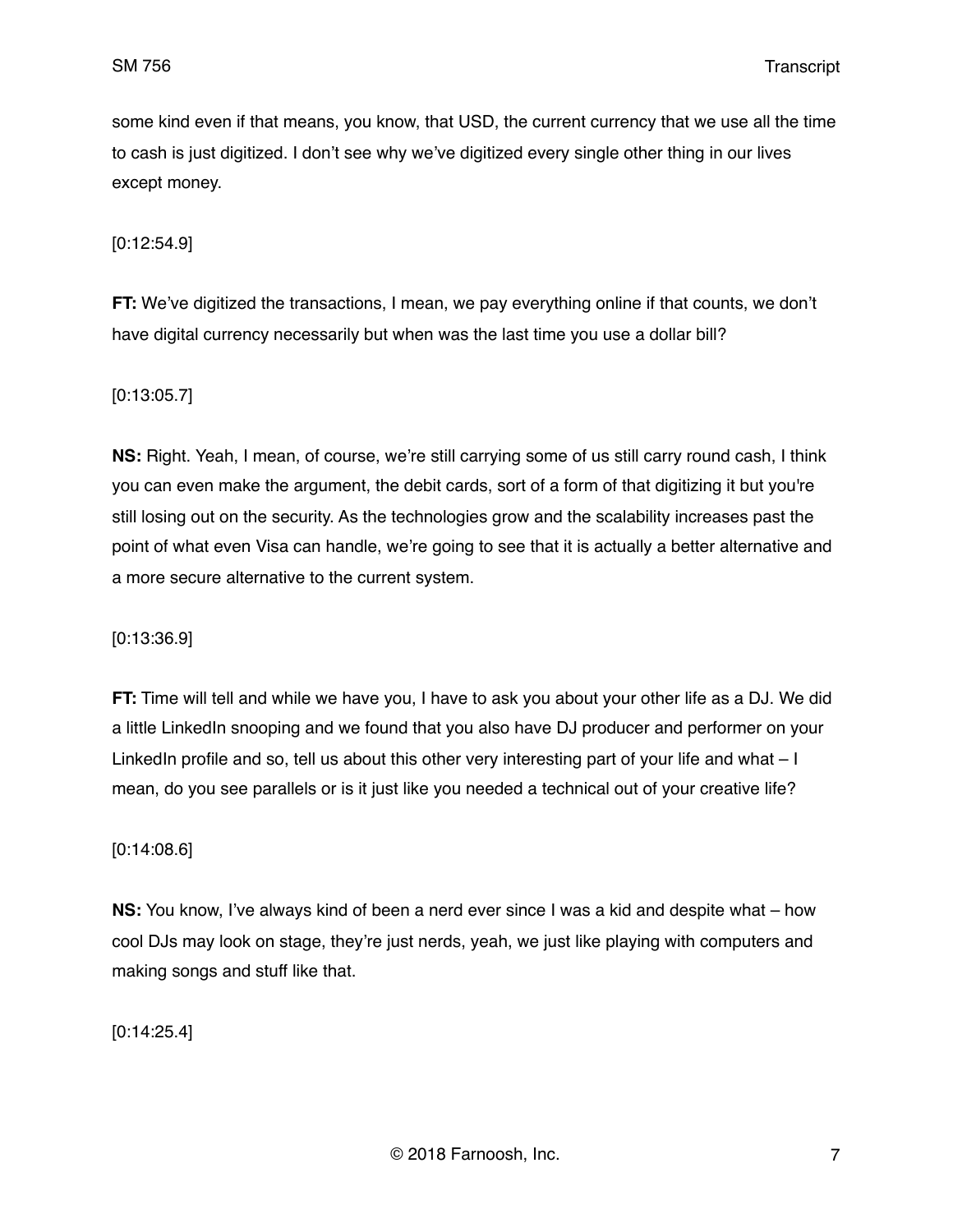**FT:** Isn't this hard as people make it out to be, DJing? Or is it just pressing buttons? I'm not – I don't' know –

## [0:14:35.1]

**NS:** No, it's valid, it's totally valid. No, Djing is not actually that difficult but producing music is definitely more of a difficult skillset to master and they are very different things. I initially got into music as a producer, I was running a music studio and Philadelphia for a little while before I moved to California to try to pursue some more of the performance aspect of it. No, to answer question, DJ is not that hard but making music is. That's really the important part.

## [0:15:10.9]

**FT:** Where were you in your life when you decided you wanted to make this transition and it doesn't sound like you abandoned your music life and your creative side but what inspired you to pursue The Divi Project and what was it about your creative side that was not fulfilling enough?

## [0:15:30.9]

**NS:** You know, I was following crypto for quite some time before I got in to Divi. Even when I was DJ'ing, I was very interested in the space. I've been trading it for three or four years now and studying it for even longer than that, you know, just reading a about it and I got this opportunity to work on this project through a friend of mine who introduced me to it and you know, I just see this industry as such a big opportunity for change that I may not get to see again in my life. Especially not my young life, my young adult life. I wanted to take the opportunity to maybe possibly affect some change in this world.

## [0:16:17.1]

**FT:** Tell me about your background? I want to get into some of our money questions as we do with all of our guests. Take us back to your upbringing, what kind of – I mean, you are an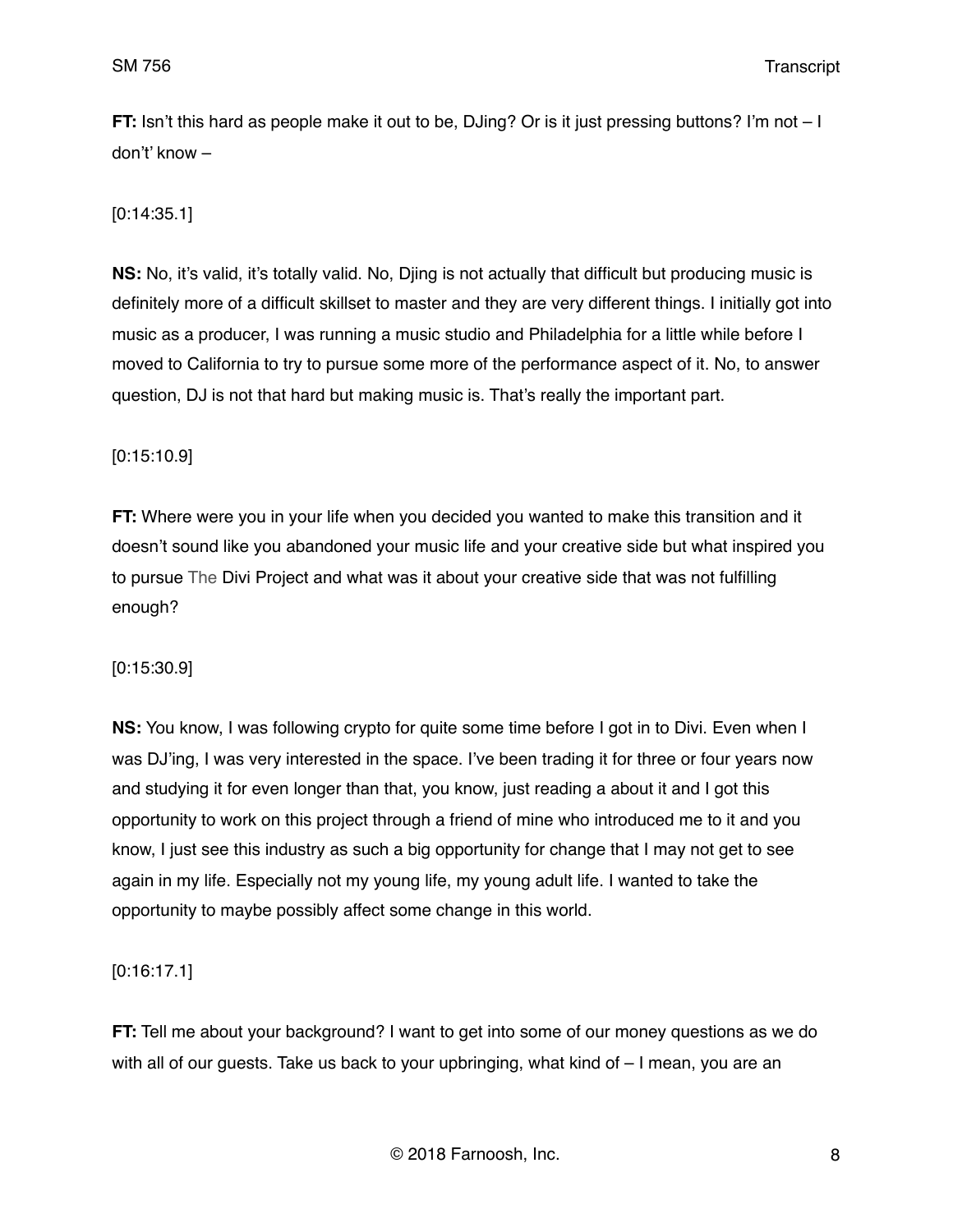entrepreneur create obviously and you have a creative – you have creative tendencies, you're very much like a passion project kind of guy and I really love that. Where did it come from?

Did you grow up knowing that you, I mean, my parents would never let me become a DJ, absolutely not, was not allowed to be any one creative, I had to be someone who was going to like, go out there and get a job and pay the bills. I've pivoted a little bit since that.

You know, my childhood was, there was a lot of emphasis on getting an ROI in everything that you do. So I want to know, what was childhood like for you and what kind of education that you have around money and work? 50% of parents have had a money conversation with their kids according to Chase Slate our sponsor, so just wondering what was your money story growing up.

[0:17:19.5]

**NS:** Yeah, so my mom was single growing up and my parents were divorced really early on. So I definitely watched her as a strong independent black woman just trying to make it with a kid. I saw her struggle and I saw her succeed and I think that had a large influence on how I sort of view money and savings and stuff like that. She was always very prudent with her money and she taught me a lot about – she was one of those parents who had a money conversation with me.

My dad is very prudent as well. You know he is always talking about getting a Roth IRA and you have to put away for retirement stuff but –

[0:18:01.8]

**FT:** Do you have one? Do you have a Roth IRA?

[0:18:03.2]

**NS:** I do. I do, that is a yes. But at the same time while they were both very educated people and very prudent with their money, they also allowed me the freedom to pretty much pursue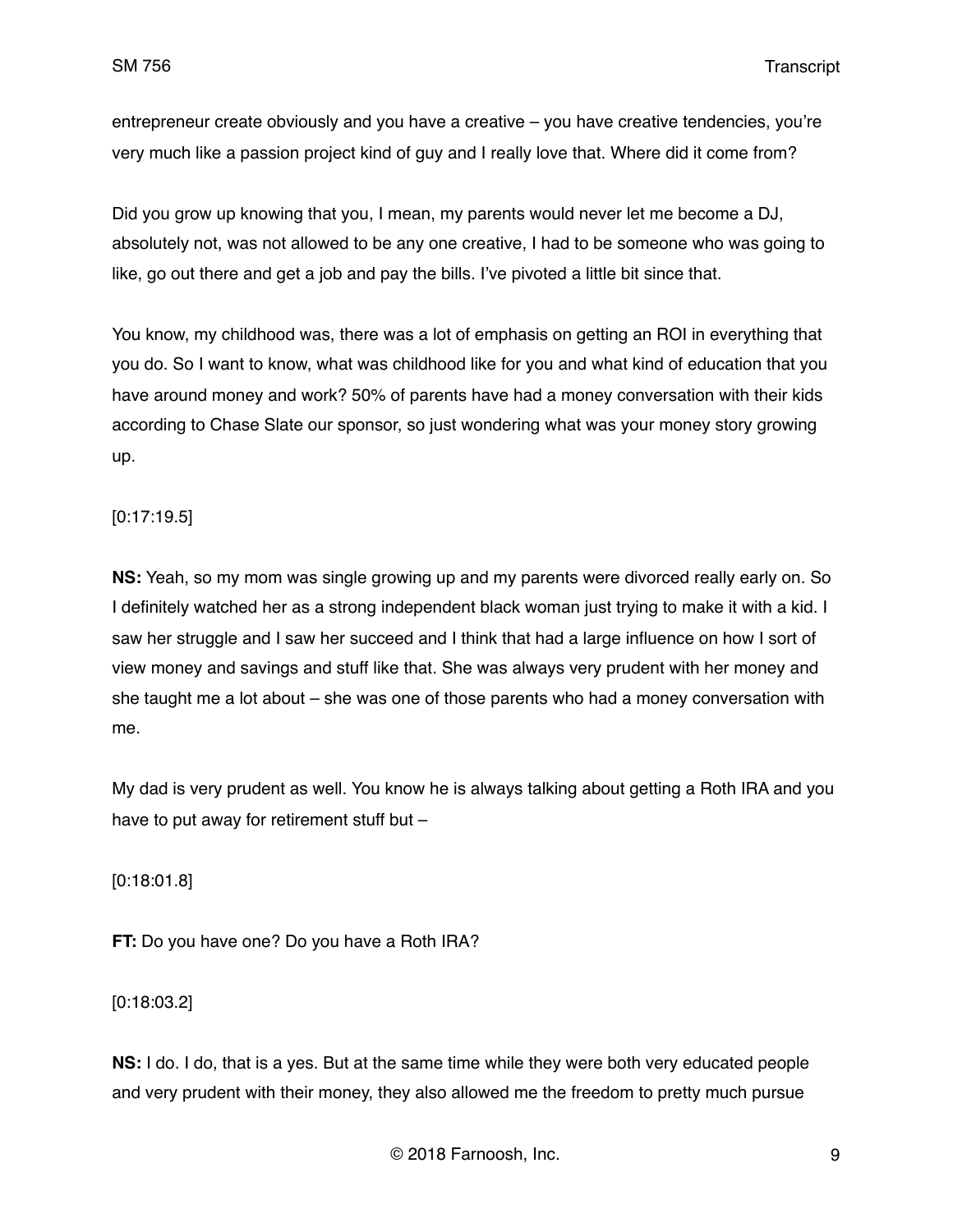whatever I wanted and they were very encouraging and supportive to some degree. Some things were less supported than others of course over the years but I think that just openness and freedom to explore different things is really important for young people.

And if you don't sort of dip your toe in various different pools, you may not find that thing that's really your passion.

[0:18:48.3]

**FT:** Do you think you've found your passion?

[0:18:50.5]

**NS:** You know what? I am one of those people who I feel like I have a lot of different passions but I love what I do right now for Divi. I am a programmer and it's afforded me some of the most incredible opportunities I've ever had. You know, talking to people like yourself and just spreading the word about something I am passionate about.

But also with music. You know music will always be a passion for me whether I do it professionally or just as a hobby. You know I've gotten to share my music all over the world and I just get something out of that that is hard to explain.

[0:19:24.5]

**FT:** What has it been like supporting yourself financially as somebody who works in the creative space, music, while it sounds like you're super talented, you've gotten a lot of opportunities but in the beginning I am sure it wasn't always so consistent. So take us to where things are consistent and you were just trying to make it in this career as an artist. How did you make ends meet?

[0:19:49.0]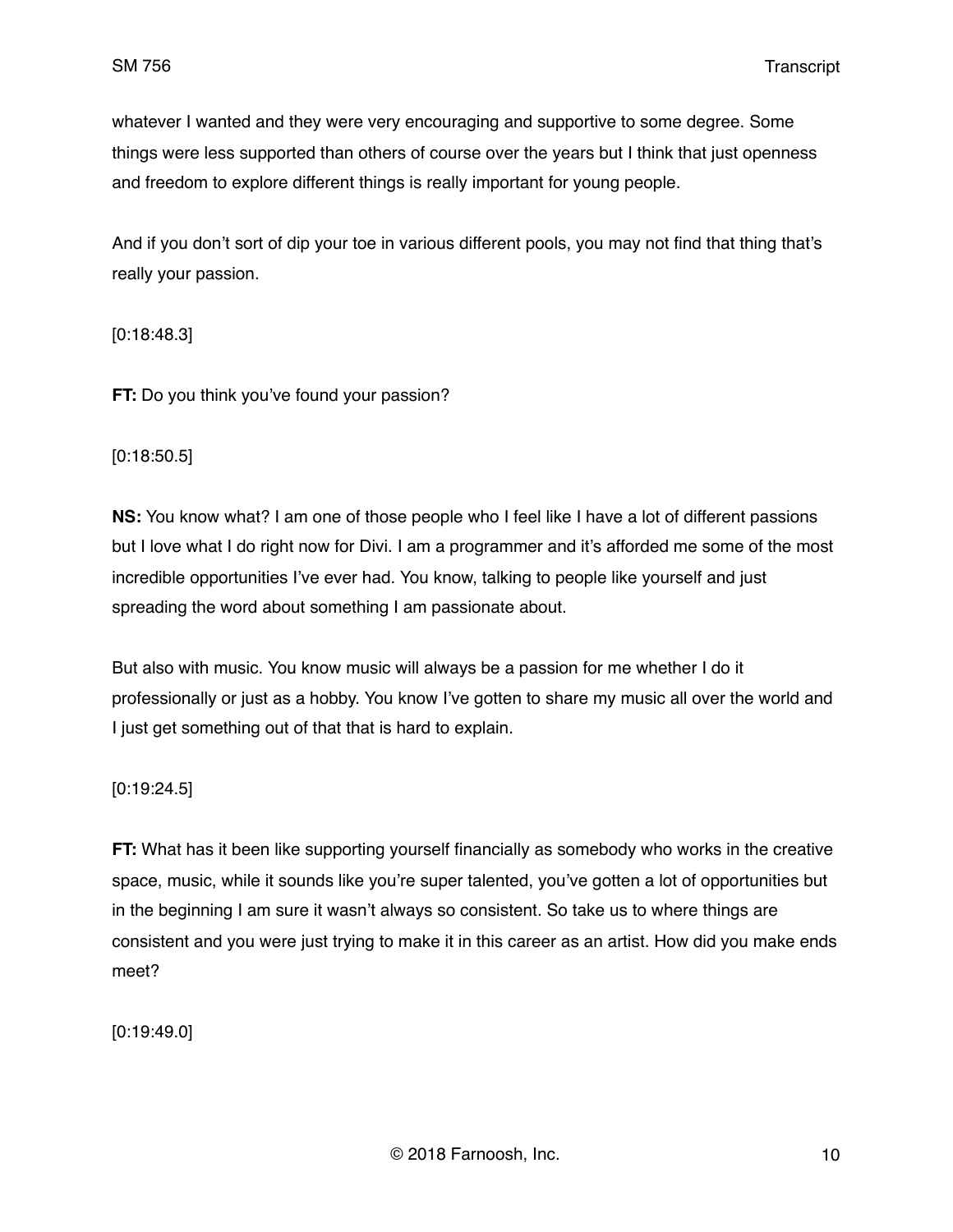**NS:** Yeah, I remember one of my initial mentors who was teaching me how to produce music said, "You know you don't get into music to make money." And he was serious about that. So I always had little odd jobs. I mean in the very beginning I just had a regular job I was selling cellphones for T-Mobile until I started to get my chops and I was getting more consistent gigs and running the studio of course back then and you know, you kind of live by the seat of your pants a little bit.

[0:20:26.5]

**FT:** Did you get into debt?

[0:20:29.7]

**NS:** I did, definitely. At one point, I had to sell one of my cars. I only had one car but one of the cars I have owned over time. I had to sell that car just to cover some things and honestly, up until pretty much a year and a half ago, I had no idea what I was going to do.

It's definitely not an easy – even my most successful musician friends who play at the big festivals like EDC are not necessarily rolling in it, if you will.

[0:21:04.6]

**FT:** So do they have a lot of aspiring actors, we have a lot of them on this show, they talk about when they were starting out they had their jobs, their 'job-jobs' which was waitressing or baby sitting or you know something that was sort of flexible, they could go to auditions. So did you ever have a side gig while pursuing music?

[0:21:31.0]

**NS:** I sure did and actually it was what pretty much led me into what I do today. So I started learning how to develop websites probably a year or so into doing music full time because I learned that you could pretty much throw together a WordPress site and you could sell it to people.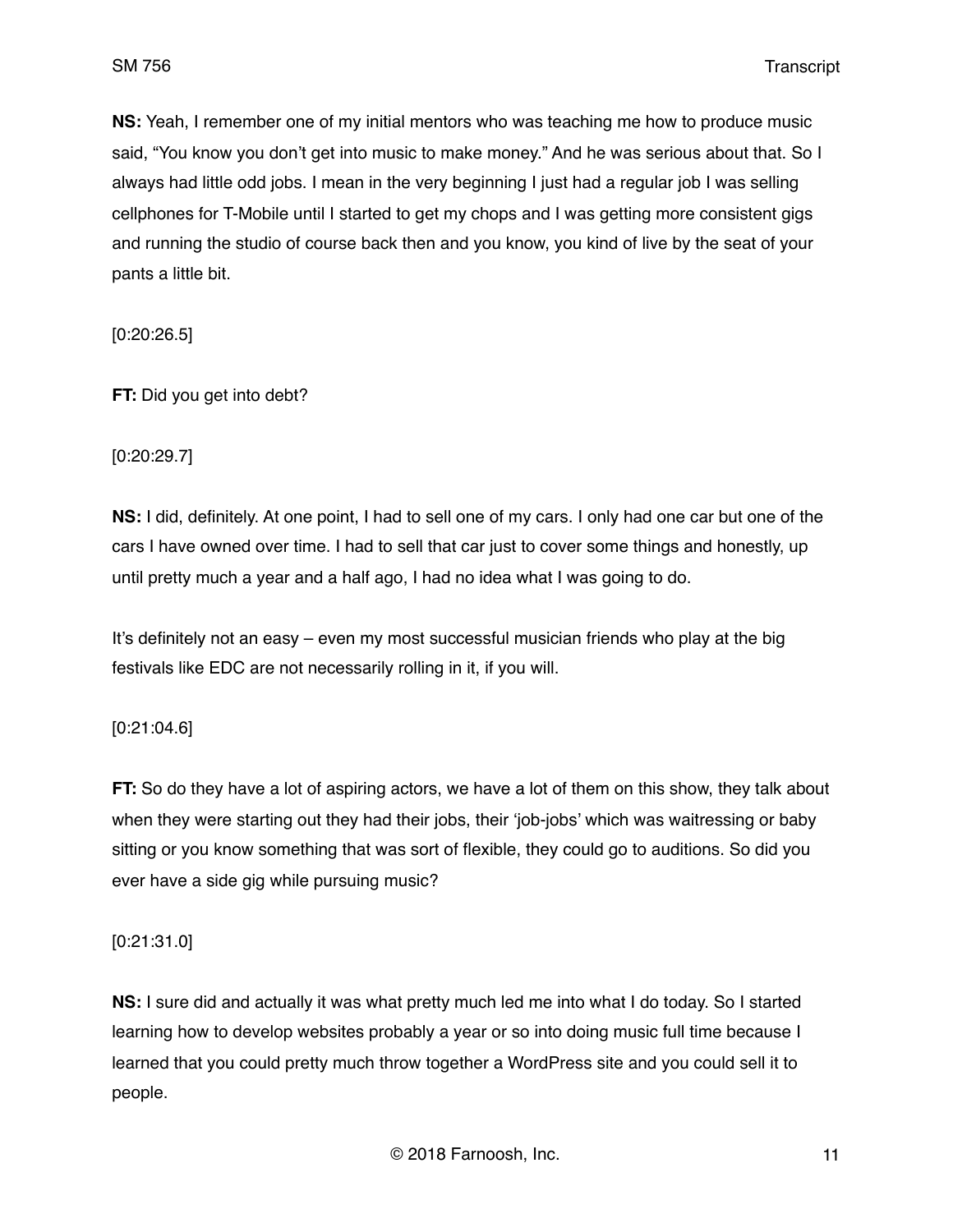[0:21:50.3]

**FT:** And people will pay you for it.

[0:21:51.8]

**NS:** Yeah.

[0:21:52.7]

**FT:** Time is money.

[0:21:53.6]

**NS:** Exactly but over time, I wanted to get that skill set a little bit more flush out. So I started researching and I started learning more and more and more on my own about how to actually make websites by hand by coding which eventually led me to enroll at UCSD Coding Bootcamp where I learned and got certified as a web programmer and that kind of like topped off my learning and actually, it didn't top it off.

I will never top off the learning, it just helped me expand my learning and led me into being able to develop professional level websites like the one for Divi.

[0:22:43.7]

**FT:** I love that story, okay so if I am hearing it correctly you were using both sides of your brain. You were pursuing the creative industry but you realistically got to pay the bills. I just sold my car, not great.

So what skill can I learn that can have a faster return on the investment and that was developing websites which is brilliant and now you can do that from anywhere in the world. You don't have to be going into an office or speak a particular language.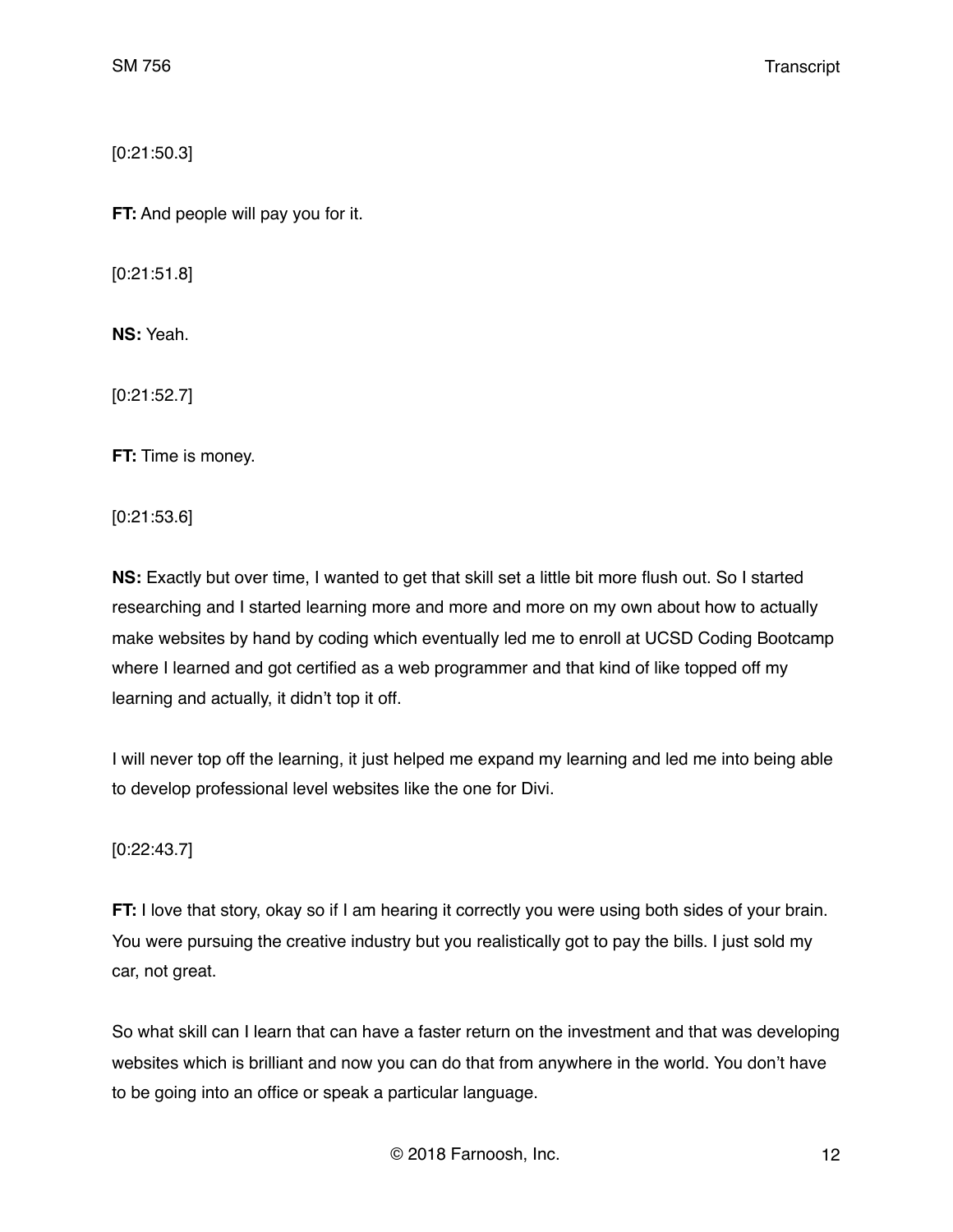It is the universal language of code in WordPress and so what were you just starting to get, opportunities left and right and that was helping you and I'm sure that probably made you better at music because you didn't have the stress of the money aspect of it.

### [0:23:32.0]

**NS:** Yeah, the more you alleviate the money aspect of music the better the music becomes and I started to learn that and that was really the breaking point for me saying, "You know what? I think I am okay with sort of putting that goal or that career on the back burner while I work towards this career on cryptoconcurrency because I can still go back I can still make music comfortably with a clear head," and you are a 100% right with that.

### [0:24:02.4]

**FT:** So going back to Divi how much can people make as a side hustle and I understand there is also going to be a Divicoin, what does that cost?

### [0:24:13.8]

**NS:** Yes, so basically in crypto in general, there is a lot different ways to try to make money but in reality they only sort of guaranteed ways to generate more tokens is to either mine or run a master node. Now mining requires an insanely powerful machine that is very expensive which makes your ROI obviously hard to meet. So master nodes are incredibly less intensive on your computer's hardware.

Meaning you can run them on just about any laptop computer. So as a side hustle, you know I look at the way our master nodes work almost like an alternative to driving for Uber or Lyft where in Uber and Lyft, I mean you are spending obviously your car, spending money on gas, putting all these miles on it, wear and tear, you have to get additional insurance for driving people around, etcetera, etcetera.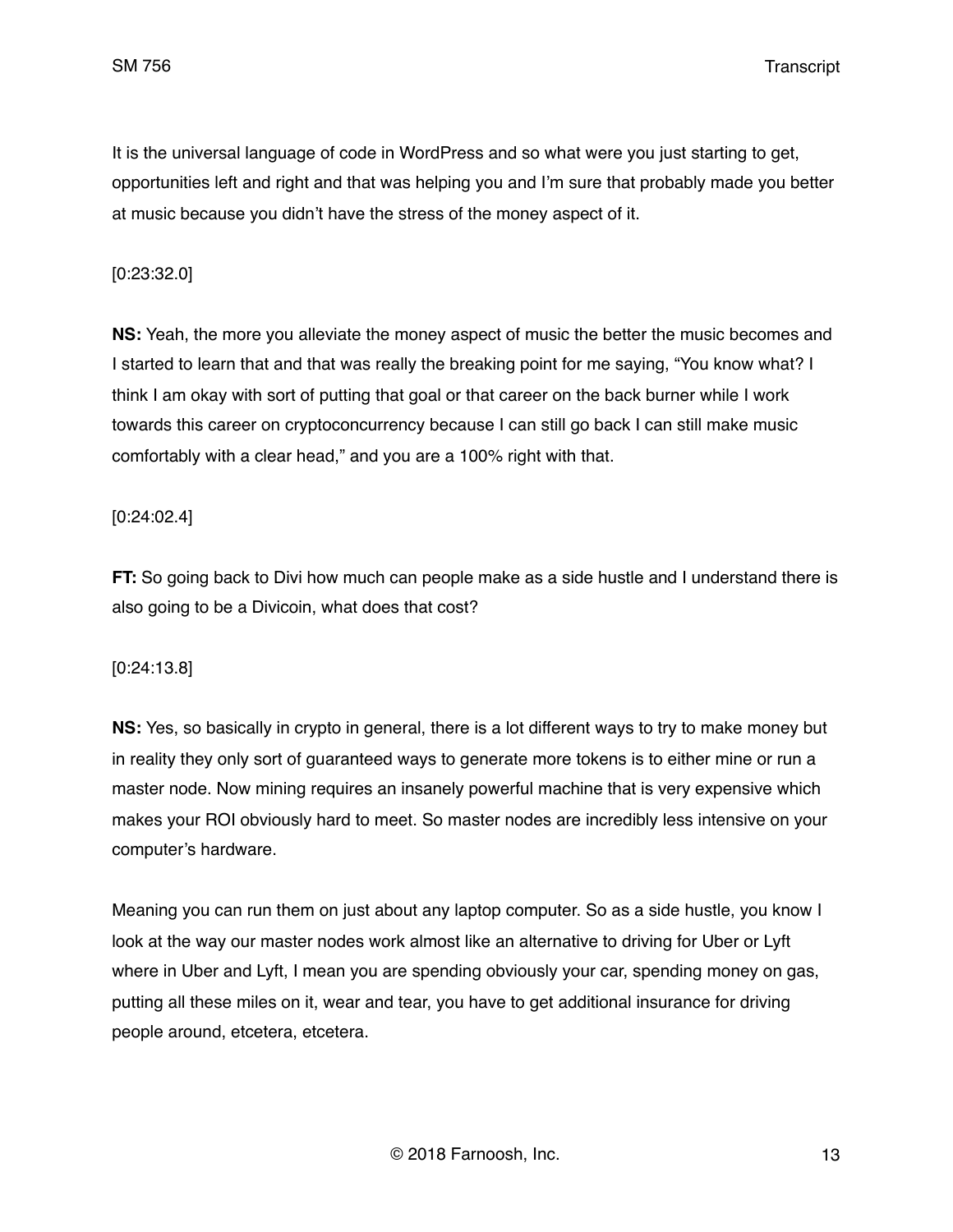By the end of the day, are you even making money? It's hard to say and of course you are spending time which in my opinion is the most valuable resource you have at your disposal. So by putting your computer to work, yeah you have the opportunity to work without spending time basically if that makes sense.

[0:25:37.8]

**FT:** Yeah, you're just using your computer's hard drive I suppose, storage?

[0:25:43.5]

**NS:** Yeah, so the way it works is it uses the power cycles of your computer's processor to secure and verify the transactions in the network and we do have a coin. Divi is the coin's name and we are on the exchange now, as of this morning actually.

[0:26:05.0]

**FT:** Congrats.

[0:26:05.8]

**NS:** Thanks, so yeah.

[0:26:10.1]

**FT:** When it comes to and this is my last question because I know everyone is curious, there is so many different types of crypto now. There's all these different names, there is so many as they say initial coin offerings in the last year, there has been an explosion of them.

So let's say there are some people listening who have a few thousand dollars and they want to invest it alternatively in something that they know is high risk and they are curious about the crypto space, how do you go about evaluating a coin and how do you – can you even be diversified in this space right now if you don't have a lot of money?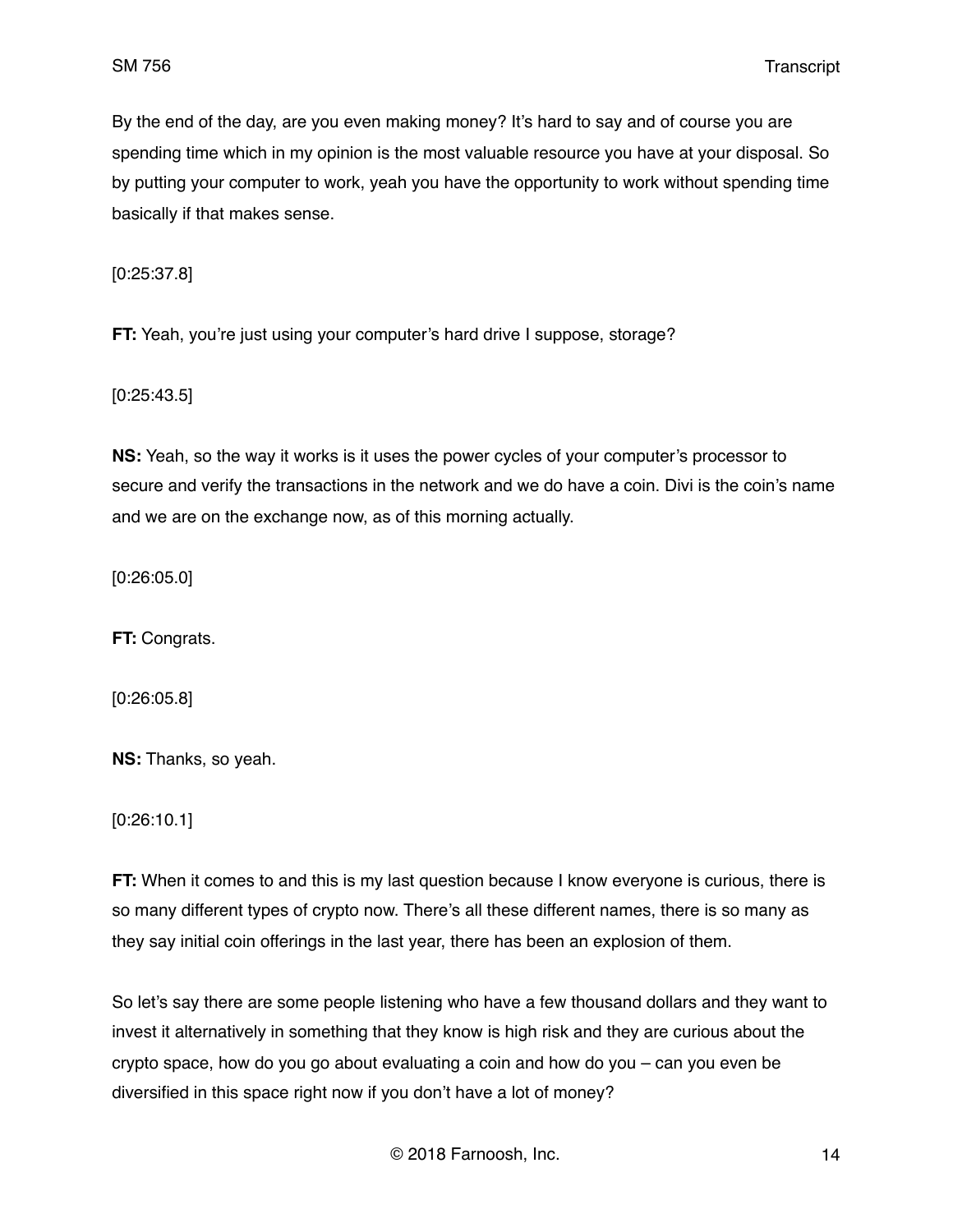## [0:26:49.5]

**NS:** So yeah, well to start with how to evaluate it, research, research, research, look at the team, look at their LinkedIns, do they even have the companies name on LinkedIn? What else have they done?

It is really important that if you are going to put money into someone's idea that you can at least to some level trust who they are and that they are able to deliver on their promises. I can't stress enough how important it is to research before you put money into this industry and that's it. I am sorry what was the second part of that question?

## [0:27:25.4]

**FT:** The second question was diversification, yeah. So I know this is an alternative investment category. So you know it's not that at this point, diversification is not the top thing that you have to be worried about. Although it would be nice because that is always a good way to mitigate your risk and so are there bonds with this type of currencies where you can get a little bit of everything, a little bit of a variety?

## [0:27:53.7]

**NS:** Well there are some, I know they are trying to get some bitcoin ETFs through on the actually stock market and such but there are ways to diversify in just cryptocurrency investing. I mean for example, you can mine or run a master node which is essentially a hedge against actually trading or investing and coins just for the code for profit. Because in a volatility of this industry, you need to hedge against that risk.

And you can do that by generating more coins as such through master node, right? Because you are generating more tokens even if the price of the coin goes down, you're are essentially dollar cost to averaging against yourself for free.

# [0:28:50.7]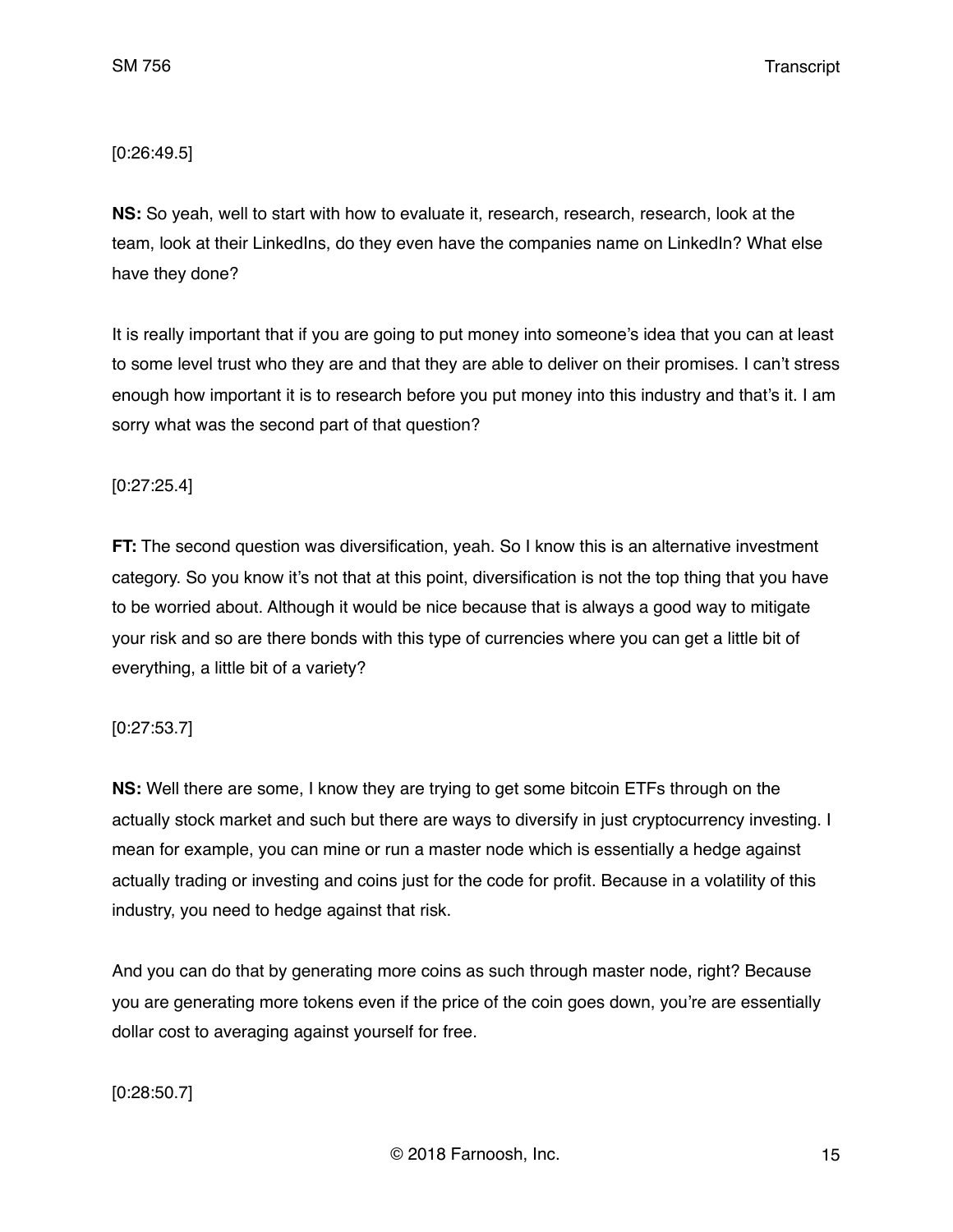SM 756 Transcript

**FT:** Got you and there are tons of crypto currencies that are penny stocks essentially, right? Which could be another way if you don't have a lot of money and you want to be in the game and in the market, that's the way that they do it but where do you cash in and where do you buy and sell? I mean there is, what is it called, Coinbase?

### [0:29:10.6]

**NS:** Yeah Coinbase. Coinbase is probably the most popular at least for Americans, the most popular on ramp and off ramp to and from cryptocurrency because you can use credit cards or a debit card to purchase with some limits of course imposed on how much. And it's hard for them. You know it is very expensive I should say for them to be able to do that to obtain the [inaudible] stuff like that to offer that opportunity.

I think moving forward we will see a lot more of that and it is definitely something that is on our road map and a lot of it also comes down to facilitating ease of use. So I know a lot of people that at the end of last year were on Coinbase, posting their coin base redemption codes and getting the extra five or \$10 or what have you and I saw an article a few days ago that said all these people are filing complaints at the SCC against Coinbase or losing money and stuff like that.

And that I think is a result of lack of education about crypto currency and what people are investing in and lack of ease of use.

### [0:30:21.9]

**FT:** You are passionate about this, you are trying to move the needle and get us all educated on it so we appreciate that. Thank you for coming on the show, when is your next DJ gig?

[0:30:32.3]

**NS:** Geez, I don't even know at this point. I've really been so focused on Divi that it is just my main focus right now so.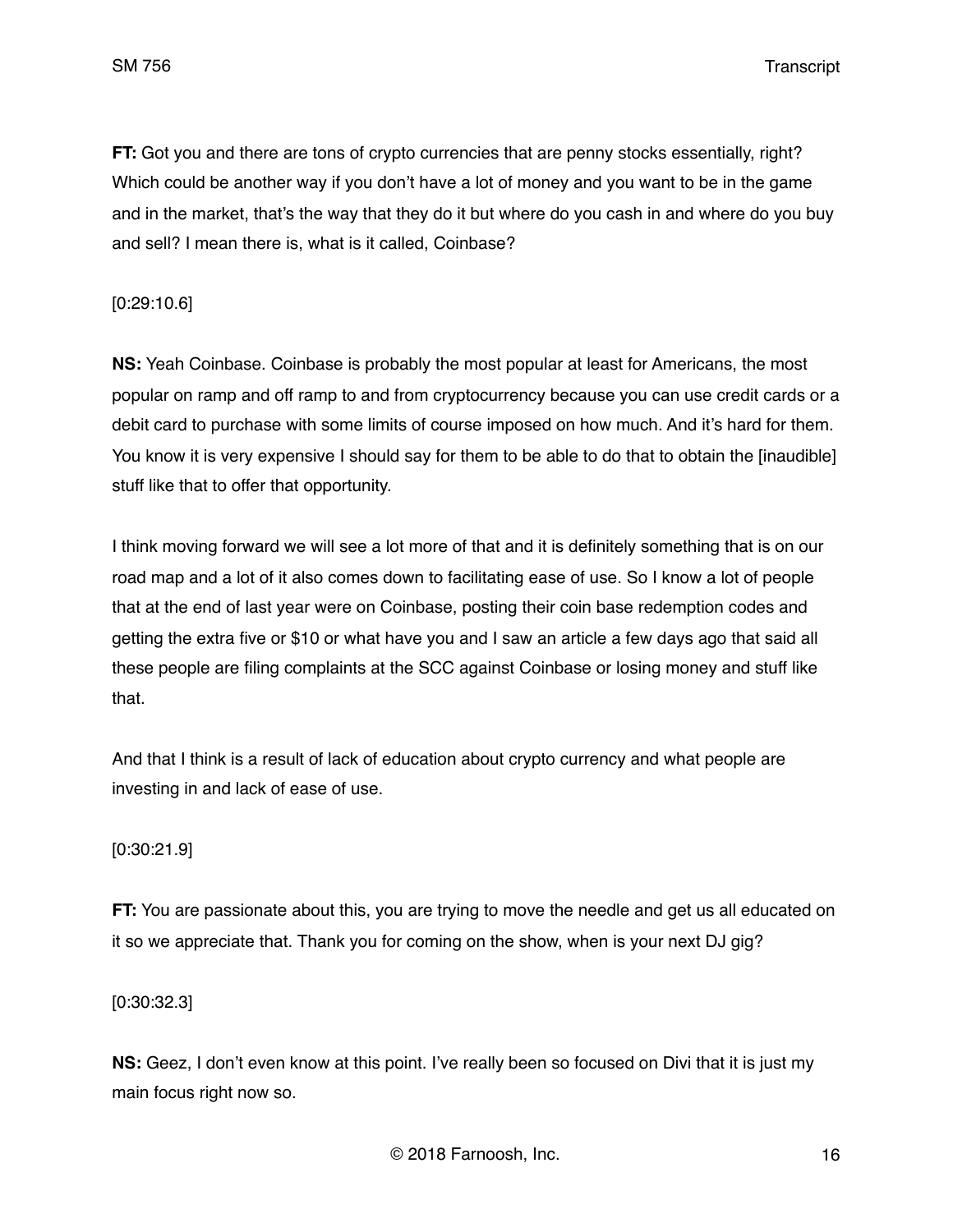[0:30:44.6]

**FT:** So tell us how we can all get on the platform if we want to.

[0:30:49.5]

**NS:** So you can go to our website, diviproject.org now and you can download the desktop app, start playing around. Over the next couple of weeks we will have a lot of educational video content coming out that will not only show you how to get involved with the platform but how to understand it and utilize crypto in the real world and within the ecosystem as well.

[0:31:15.2]

**FT:** All right, thank you so much Nick Saponaro.

[0:31:17.8]

**NS:** Thank you so much, thanks for having me on.

**FT:**

# **[0:31:20.8]**

You can learn more about The Divi Project and Nick by visiting [diviproject.org](http://diviproject.org) and you can also follow the team over on Twitter @diviproject. If you missed any of this or want to download the transcript or send me some direct mail, head over to [somoneypodcast.com](http://somoneypodcast.com) click on 'Ask Farnoosh', and leave me your question or your comment, let me know maybe you want to cohost and we will be in touch soon and I'll be sure to get in touch.

By the way still enrolling applicants for our Fall Podcast Accelerator. I've launched a So Money Podcast Accelerator, where I'm teaching people how to launch a podcast in twelve weeks or less. So if you're goal is to launch a podcast in 2019 let's do it together. Get in touch.